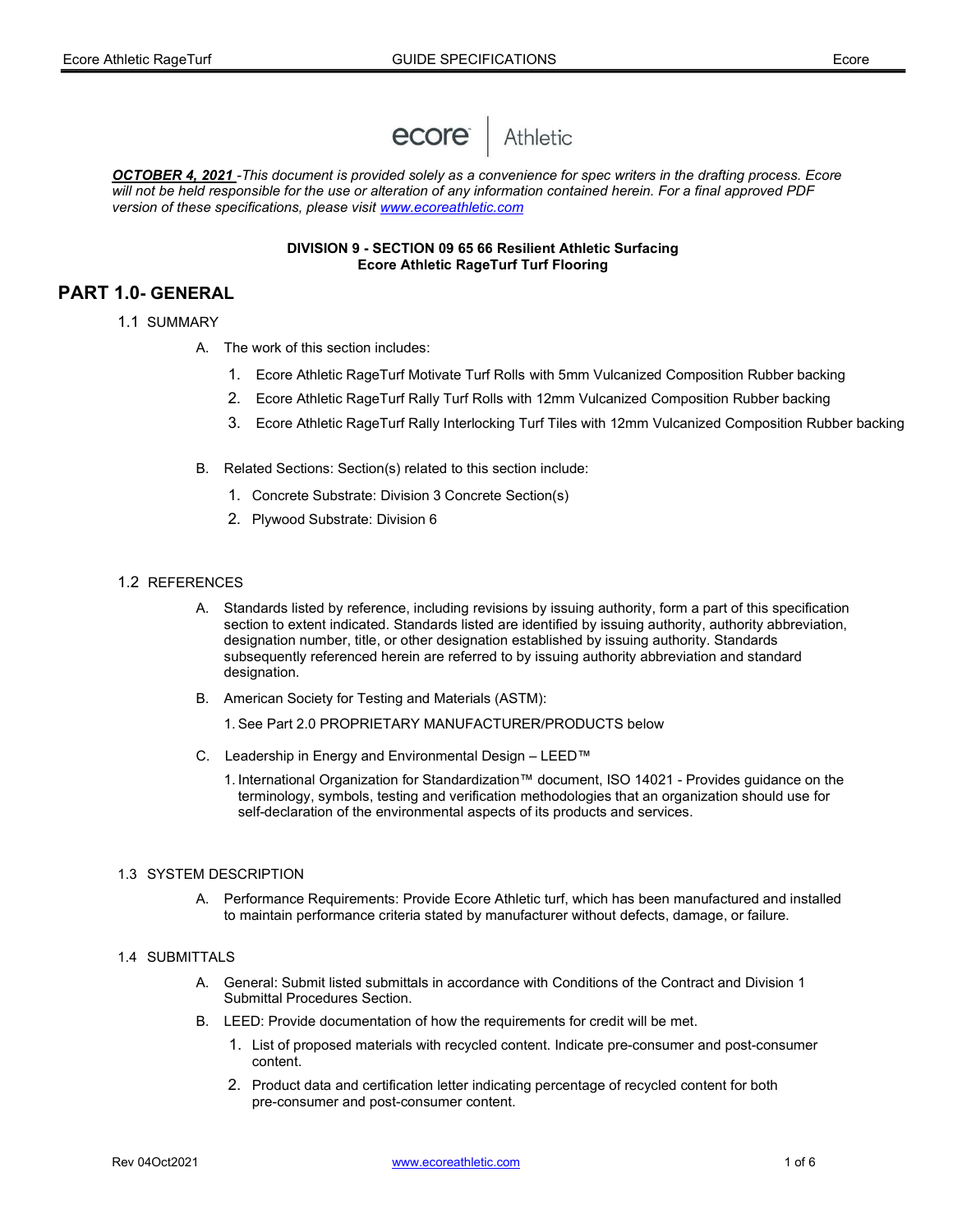- 3. Recycled content is defined in accordance with the International Organization for Standardization document, ISO 14021 Environmental Labels and Declarations.
	- a. Post-consumer material waste materials diverted from the waste stream after consumer or commercial use.
	- b. Pre-consumer material materials diverted from the waste stream during the manufacturing process. Excluded are regrind, rework, and scrap.
- C. Product Data: Submit product data, including manufacturer's guide specifications product sheet, for specified products.
- D. Shop Drawings: Submit shop drawings showing layout, profiles, and product components, including anchorage, accessories, finish colors, patterns, and textures.
- E. Samples: Submit selection and verification samples for finishes, colors, and textures.
- F. Quality Assurance Submittals: Submit the following.
	- 1. Provide manufacturer's current installation guidelines as published by the manufacturer.
	- 2. Certificates: If required, certification of performance characteristics specified in this document shall be provided by the manufacturer.

Specifier Note: Coordinate paragraph below with Part 3.05 Field Quality Requirements Article herein. Retain or delete as applicable.

- 3. Manufacturer's Field Reports: manufacturer's field reports specified herein.
- G. Closeout Submittals: Submit the following.
	- 1. Operation and Maintenance Data: Operation and maintenance data for installed products in accordance with Division 1 Closeout Submittals (Maintenance Data and Operational Data) Section. Include methods for maintaining installed products and precautions against cleaning materials and methods detrimental to finishes and performance.
	- 2. Warranty: Warranty documents specified herein.

#### 1.5 QUALITY ASSURANCE

- A. Qualifications:
	- 1. Installer Qualifications: Installer experienced in performing work of this section, who has specialized in installation of work similar to that required for this project.
		- a. Confirmation: When requested, submit confirmation indicating qualification.
	- 2. Manufacturer's Qualifications: Manufacturer capable of providing field service representation during construction and approving application method.

Specifier Note: Paragraph below should list obligations for compliance with specific code requirements particular to this section. Repetitive statements should be avoided.

- B. Mock-Ups: Install at project site a job mock-up using acceptable products and manufacturer-approved installation methods. Obtain owner and architect's acceptance of finish color, texture and pattern, and workmanship standard. Comply with Division 1 Quality Control (Mock-Up Requirements) Section.
	- 1. Mock-Up Size: [specify mock-up size].
	- 2. Maintenance: Maintain mock-up during construction for workmanship comparison; remove and legally dispose of mock-up when no longer required.
	- 3. Incorporation: Mock-up may be incorporated into final construction upon owner's approval.
- C. Pre-installation Meetings: Conduct pre-installation meeting to verify project requirements, substrate conditions, manufacturer's instructions, and manufacturer's warranty requirements. Comply with Division 1 Project Management and Coordination (Project Meetings) Section.
- D. Pre-installation Testing: Conduct pre-installation testing as follows: [specify substrate testing; consult with flooring manufacturer].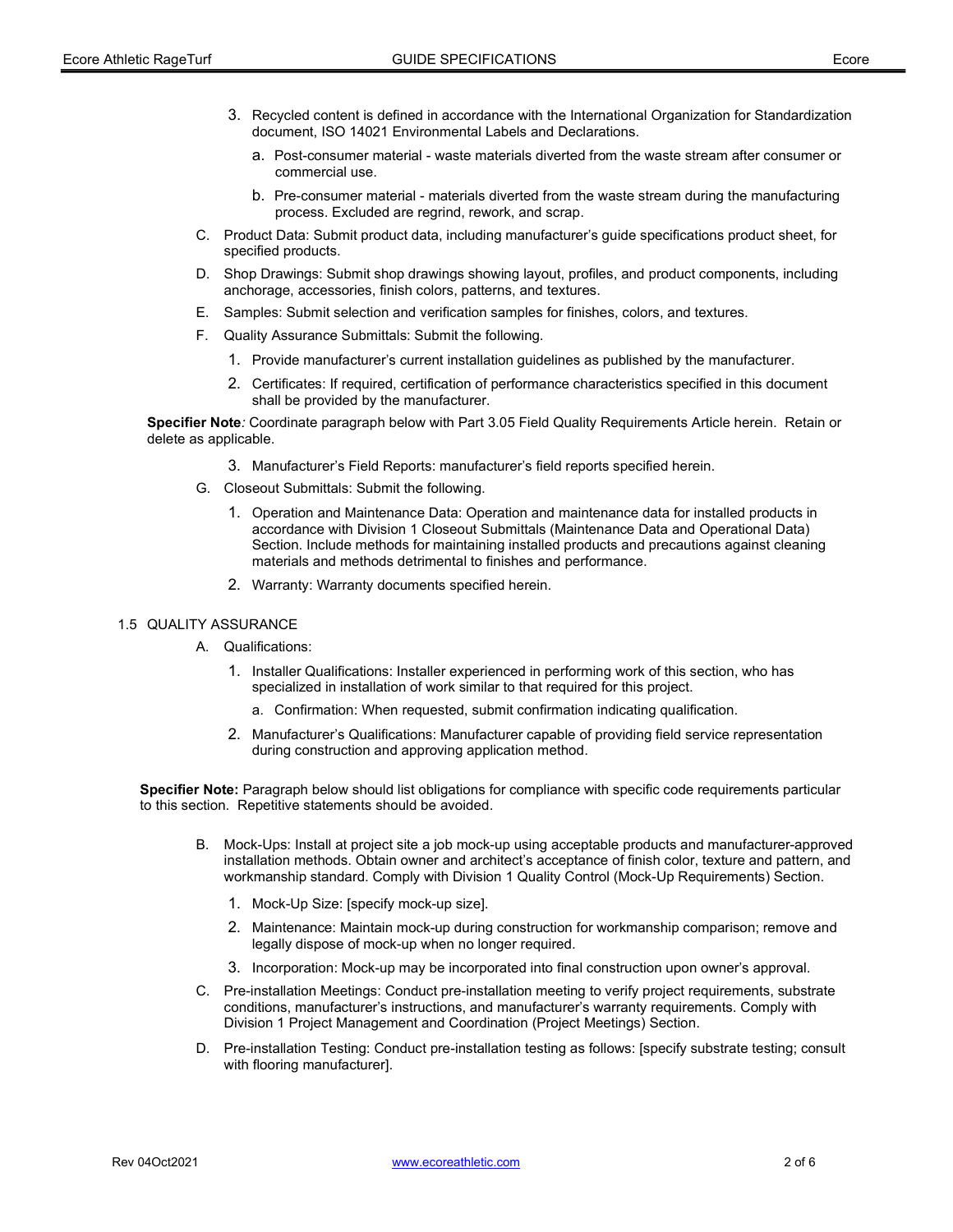#### 1.6 DELIVERY, STORAGE & HANDLING

- A. General: Comply with Division 1 Product Requirements Sections.
- B. Ordering: Comply with manufacturer's ordering instructions and lead time requirements to avoid construction delays.
- C. Delivery: Deliver materials in manufacturer's original, unopened, undamaged containers with identification labels intact.
- D. Storage and Protection: Store materials at temperature and humidity conditions recommended by manufacturer and protect from exposure to harmful weather conditions.

#### 1.7 PROJECT CONDITIONS

- A. Temperature Requirements: Maintain air temperature in spaces where products will be installed for time period before, during, and after installation as recommended by manufacturer.
- B. Field Measurements: Verify actual measurements/openings by field measurements before fabrication; show recorded measurements on shop drawings. Coordinate field measurements and fabrication schedule with construction progress to avoid construction delays.

#### 1.8 WARRANTY

- A. Project Warranty: Refer to Conditions of the Contract for project warranty provisions.
- B. Manufacturer's Warranty: Submit, for owner's acceptance, manufacturer's standard warranty document, executed by authorized company official.

Specifier Note: Coordinate paragraph below with manufacturer's warranty requirements.

1. Warranty Period: [Specify term] years commencing in Date of Substantial Completion.

## 1.9 MAINTENANCE

- A. Extra Materials: Deliver to owner extra materials from same production run as products installed. Package products with protective covering and identify with descriptive labels. Comply with Division 1 Closeout Submittals (Maintenance Materials) Section.
	- 1. Quantity: Furnish quantity of Flooring units equal to [specify %] of amount installed.
	- 2. Delivery, Storage, and Protection: Comply with owner's requirements for delivery, storage, and protection of extra materials.
	- 3. Cleaning: Furnish flooring manufacturer's neutral cleaner for initial cleaning and maintenance of the finished floor surface.

# PART 2.0 - PROPRIETARY MANUFACTURER/PRODUCTS

Specifier Note: Retain article below for proprietary method specification. Add product attribute performance characteristics, material standards, and descriptions as applicable. Use of such phrases as "or equal" or "or approved equal" or similar phrases may cause ambiguity in specifications. Such phrases require verification (procedural, legal, and regulatory) and assignment of responsibility for determining "or equal" products.

#### 2.1 MANUFACTURER: Ecore

A. Address: 715 Fountain Ave., Lancaster, PA 17601; Telephone: (800) 322-1923, (717) 295-3400; Fax: (717) 295-3414; Email: info@ecoreintl.com

#### 2.2 PROPRIETARY PRODUCT(S)

- 1. Ecore Athletic RageTurf Motivate Turf rolls
- 2. Ecore Athletic RageTurf Rally Turf rolls
- 3. Ecore Athletic RageTurf Rally Interlocking Turf Tiles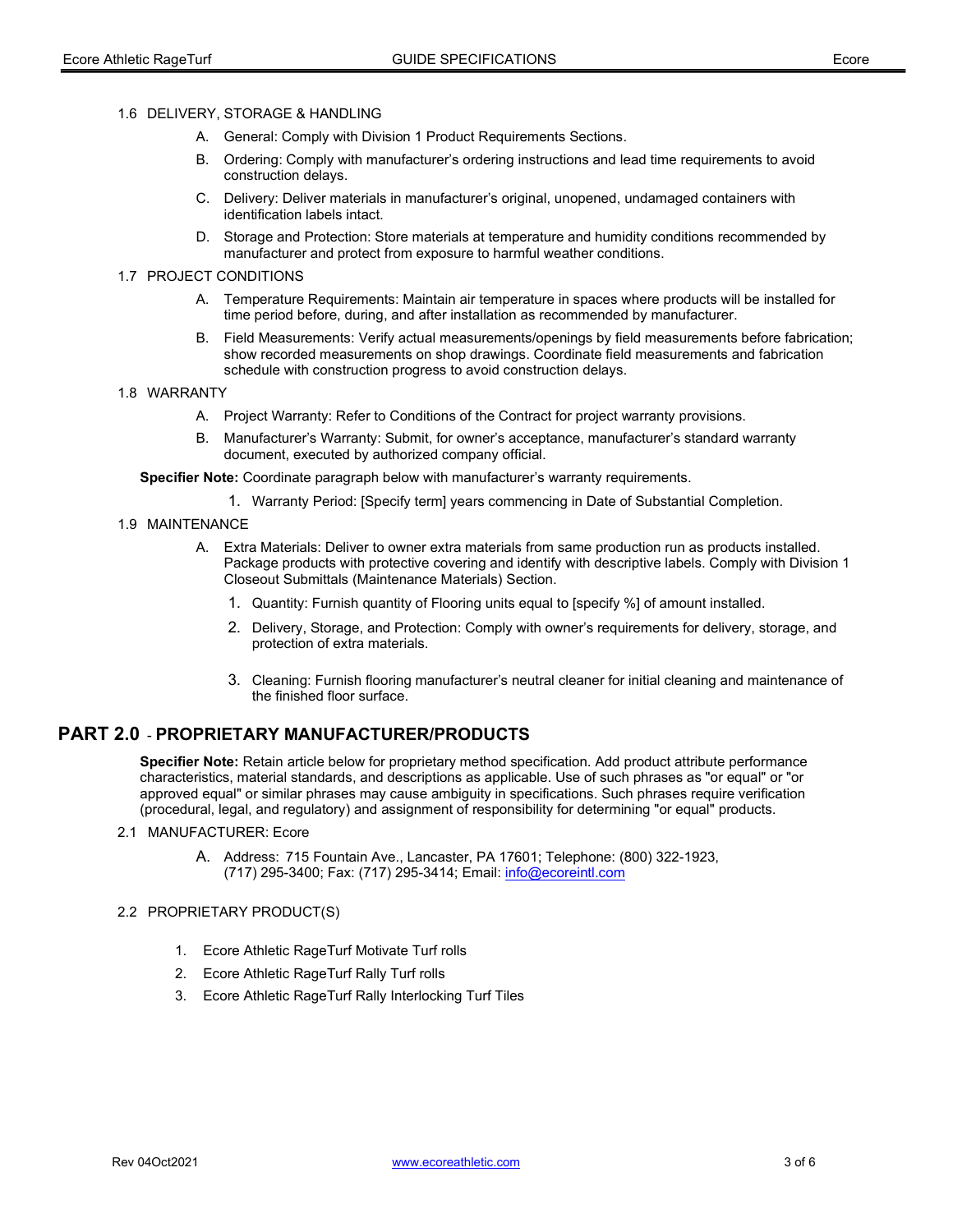2.2.1 Ecore Athletic RageTurf Motivate Turf Rolls with 5mm Vulcanized Composition Rubber Base layer

| <b>Ecore Athletic RageTurf Motivate Vulcanized Composition Rubber Backed Turf Rolls with 5mm</b>           |  |  |  |  |
|------------------------------------------------------------------------------------------------------------|--|--|--|--|
| <b>Vulcanized Composition Rubber Base layer</b>                                                            |  |  |  |  |
| lade from a formulation of high-guality, post-consumer Vulcanized Composition Rubber granules encapsulated |  |  |  |  |

Made from a formulation of high-quality, post-consumer Vulcanized Composition Rubber granules encapsulated in a wear and water-resistant elastomeric network, with a fusion bonded Polyethylene turf wear layer

| <b>Performance Criteria</b>                   | <b>Test Method</b>              | <b>Result</b>                                                                                                                                                                        |
|-----------------------------------------------|---------------------------------|--------------------------------------------------------------------------------------------------------------------------------------------------------------------------------------|
| Sheet Dimension:                              | Manufacturer                    | Ecore turf surface pile height of 12mm, fusion<br>bonded to a 5mm rubber 6015H base layer.<br>Overall thickness: 17mm (approx.11/16").<br>Width: 72". Length: 35LF minimum standard. |
| <b>Sheet Standard Tolerances</b>              | Manufacturer                    | Roll width: +3/4", - 0"; Roll length: +1%, - 0"                                                                                                                                      |
| Slip Resistance / Coef. of Friction           | ASTM D2047                      | 0.87                                                                                                                                                                                 |
| Force Reduction / Impact/ Energy<br>Abatement | Deltec Field test, 5 kg<br>mass | 30.8%                                                                                                                                                                                |
| <b>Energy Restitution</b>                     | Deltec Field test               | 46.6%                                                                                                                                                                                |
| <b>Vertical Deformation</b>                   | Deltec Field test               | $3.8 \text{ mm}$                                                                                                                                                                     |
| g-max                                         | Clegg                           | 192                                                                                                                                                                                  |
| Flammability                                  | <b>ASTM D2859</b>               | Pass                                                                                                                                                                                 |
| <b>VOC Compliant</b>                          | ASTM D5116                      | Pass                                                                                                                                                                                 |

2.2.2 Ecore Athletic RageTurf Rally Turf Rolls with 12mm Vulcanized Composition Rubber Base layer

Ecore Athletic RageTurf Rally Vulcanized Composition Rubber Backed Turf Rolls with 12mm Vulcanized Composition Rubber Base layer

Made from a formulation of high-quality, post-consumer Vulcanized Composition Rubber granules encapsulated in a wear and water-resistant elastomeric network, with a fusion bonded Polyethylene turf wear layer

| <b>Performance Criteria</b>         | <b>Test Method</b>              | Result                                                                                                                                                                           |
|-------------------------------------|---------------------------------|----------------------------------------------------------------------------------------------------------------------------------------------------------------------------------|
| <b>Sheet Dimension:</b>             | Manufacturer                    | Ecore turf surface pile height of 12mm, fusion<br>bonded to a 12mm rubber 4735 base layer<br>Overall thickness: 24mm (approx. 1").<br>Width: 72". Length: 35LF minimum standard. |
| <b>Sheet Standard Tolerances</b>    |                                 | Roll width: +3/4", - 0"; Roll length: +1%, - 0"                                                                                                                                  |
| Slip Resistance / Coef. of Friction | <b>ASTM D1335</b>               | $ 0.87$ (dry)                                                                                                                                                                    |
| Impact/Energy Abatement             | Deltec Field test, 5 kg<br>mass | 47.1%                                                                                                                                                                            |
| <b>Energy Restitution</b>           | Deltec Field test               | 41.0%                                                                                                                                                                            |
| <b>Vertical Deformation</b>         | Deltec Field test               | 4.9 mm                                                                                                                                                                           |
| g-max                               | Clegg                           | 84                                                                                                                                                                               |
| Flammability                        | <b>ASTM D2859</b>               | Pass                                                                                                                                                                             |
| VOC Compliant                       | ASTM D5116                      | Pass                                                                                                                                                                             |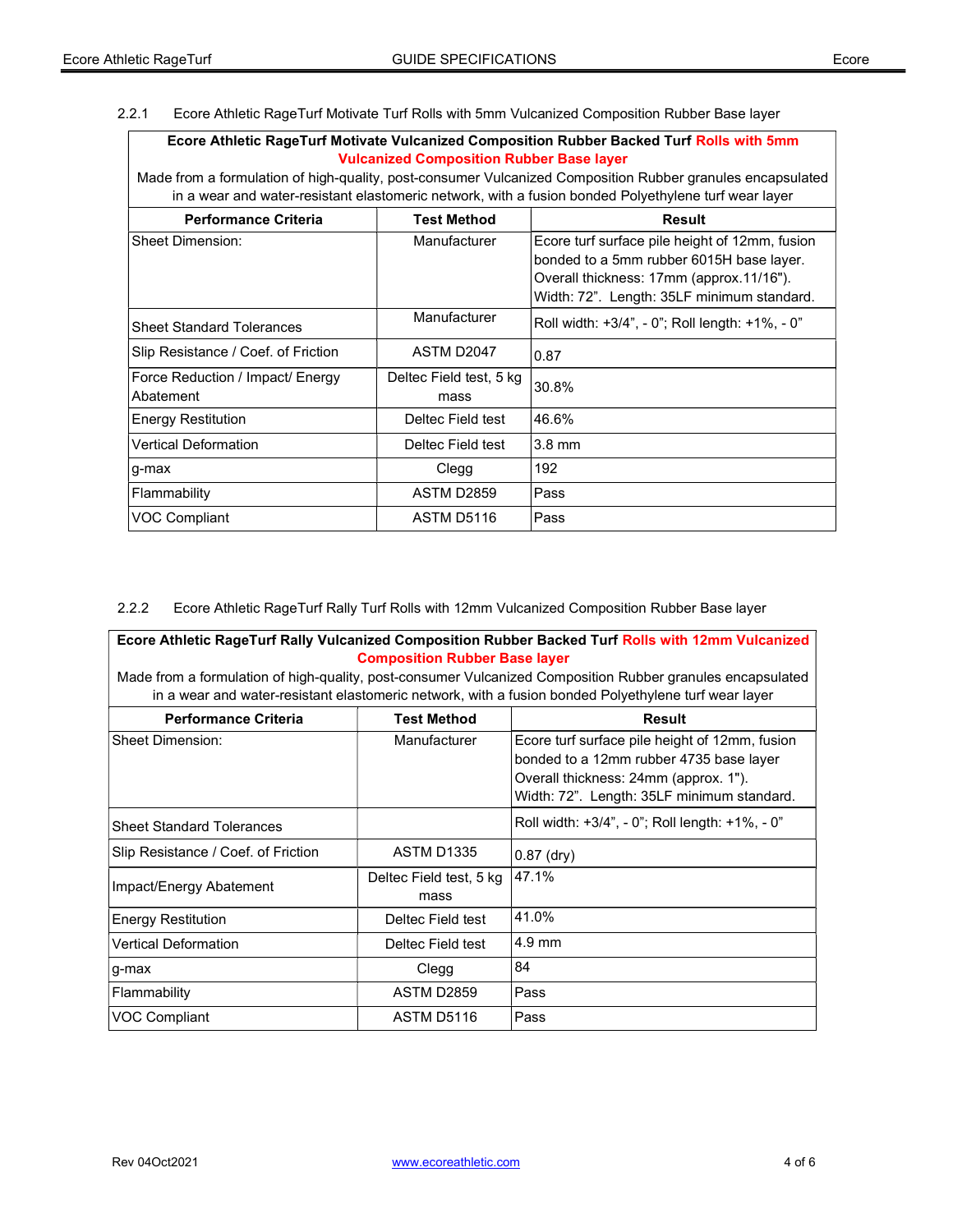2.2.3 Ecore Athletic RageTurf Rally Interlocking Turf Tiles with 12mm Vulcanized Composition Rubber Base layer

| Ecore Athletic RageTurf Rally Interlocking Turf Tiles with 12mm Vulcanized Composition Rubber              |                                 |                                                                                                                                       |  |  |  |
|------------------------------------------------------------------------------------------------------------|---------------------------------|---------------------------------------------------------------------------------------------------------------------------------------|--|--|--|
| <b>Base layer</b>                                                                                          |                                 |                                                                                                                                       |  |  |  |
| Made from a formulation of high-quality, post-consumer Vulcanized Composition Rubber granules encapsulated |                                 |                                                                                                                                       |  |  |  |
| in a wear and water-resistant elastomeric network, with a fusion bonded Polyethylene turf wear layer       |                                 |                                                                                                                                       |  |  |  |
| <b>Performance Criteria</b>                                                                                | <b>Test Method</b>              | <b>Result</b>                                                                                                                         |  |  |  |
| Tile Dimension:                                                                                            | Manufacturer                    |                                                                                                                                       |  |  |  |
|                                                                                                            |                                 | Ecore turf surface pile height of 12mm, fusion<br>bonded to a 12mm rubber 4735 base layer<br>Dimensions 23" x 46" x 24mm (approx. 1") |  |  |  |
| <b>Tile Standard Tolerances</b>                                                                            |                                 |                                                                                                                                       |  |  |  |
| Slip Resistance / Coef. of Friction                                                                        | <b>ASTM D1335</b>               | $0.87$ (dry)                                                                                                                          |  |  |  |
| Impact/Energy Abatement                                                                                    | Deltec Field test, 5 kg<br>mass | 47.1%                                                                                                                                 |  |  |  |
| <b>Energy Restitution</b>                                                                                  | Deltec Field test               | 41.0%                                                                                                                                 |  |  |  |
| <b>Vertical Deformation</b>                                                                                | Deltec Field test               | $4.9 \text{ mm}$                                                                                                                      |  |  |  |
| g-max                                                                                                      | Clegg                           | 84                                                                                                                                    |  |  |  |
| Flammability                                                                                               | <b>ASTM D2859</b>               | Pass                                                                                                                                  |  |  |  |
| <b>VOC Compliant</b>                                                                                       | ASTM D5116                      | Pass                                                                                                                                  |  |  |  |

#### 2.3 PRODUCT SUBSTITUTIONS

A. Substitutions: No substitutions permitted.

#### 2.4 RELATED MATERIALS

A. Related Materials: Refer to other sections listed in Related Sections paragraph herein for related materials.

#### 2.5 SOURCE QUALITY

A. Source Quality: Obtain recycled rubber resilient flooring materials from a single manufacturer.

# PART 3.0 - EXECUTION

Specifier Note: Revise article below to suit project requirements and specifier's practice.

- 3.1 MANUFACTURER'S INSTRUCTIONS
	- A. Compliance: Comply with manufacturer's product data, including product technical bulletins, product catalog installation instructions, and product carton instructions for installation.

#### 3.2 EXAMINATION

- A. Site Verification of Conditions: Verify substrate conditions, which have been previously installed under other sections, are acceptable for product installation in accordance with manufacturer's instructions.
- 3.3 PREPARATION
	- A. Surface Preparation: [specify applicable product preparation requirements].

Specifier Note: Coordinate article below with manufacturer's recommended installation details and requirements.

- 3.4 ERECTION/INSTALLATION/APPLICATION/CONSTRUCTION
	- A. Vulcanized Composition Rubber: Comply with the Ecore Athletic Technical Manual for installation procedures and techniques.
	- B. Finish Color/Textures/Patterns: [specify installation finishes coordinated with finishes specified in Part 2 Products].